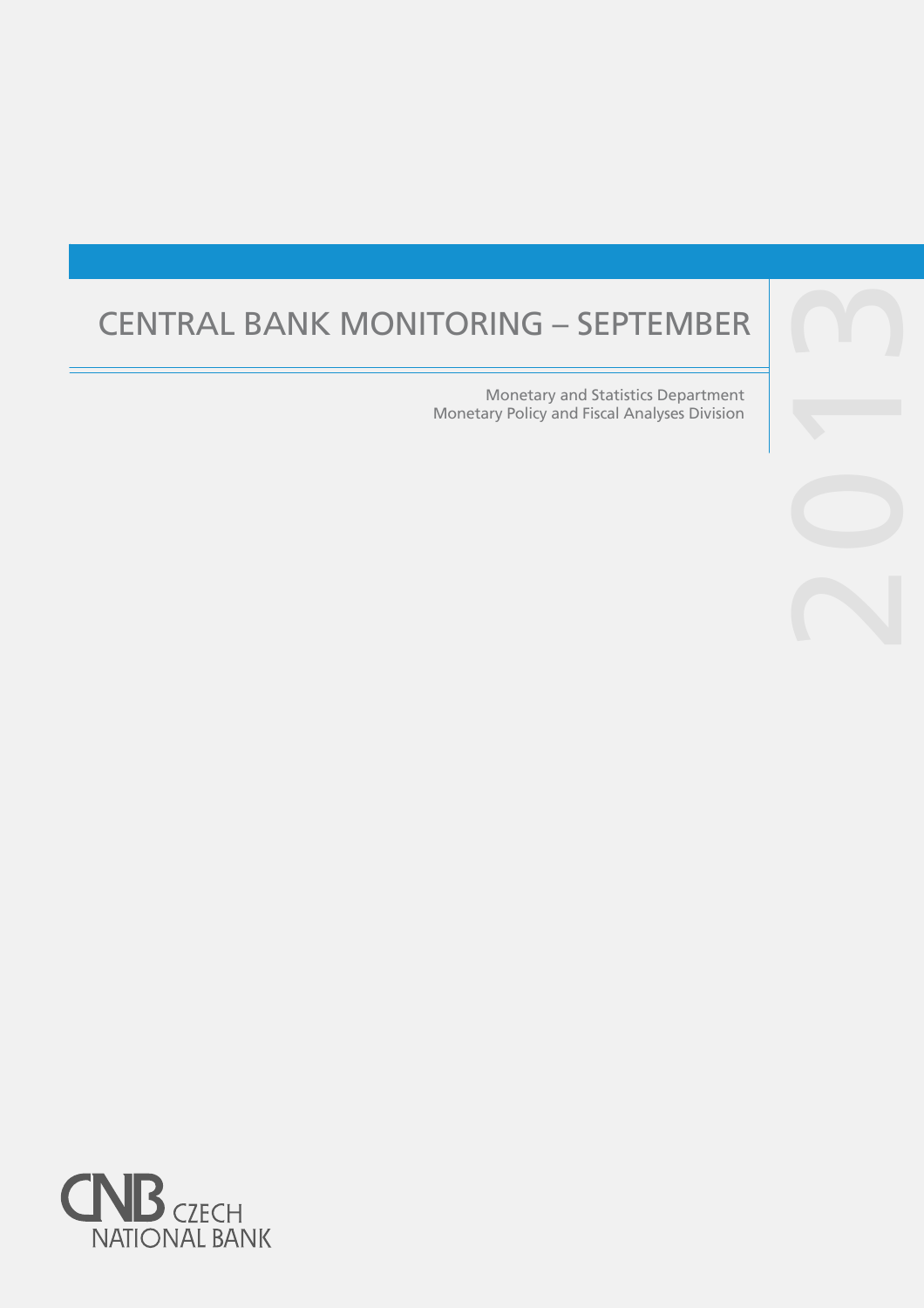## **In this issue**

*The three major central banks made no changes to their monetary policy in the past quarter. However, the ECB and the BoE followed the Fed in issuing announcements about future policy conduct. The financial markets are responding sensitively to new information in expectation of a possible scaling down of the Fed's quantitative easing programme, but the Fed's outgoing chairman Ben Bernanke has not expressly promised such a move as yet. The Reserve Bank of New Zealand introduced a new limit on the LTV ratio on new mortgage loans, thereby joining the growing number of central banks that have introduced macroprudential tools (e.g. Norway and Switzerland). The central banks of Poland and Hungary cut their rates further, as they still have enough room for conventional monetary policy. However, Hungary reduced its rate by an unusual 0.20 pp in August and the MNB is expected to lower rates further. The current*  Spotlight *focuses on intensified cross-border capital flows fostered recently by, among other things, the monetary policy of central banks in advanced economies. In our* Selected Speech*, Riksbank First Deputy Governor Kerstin af Jochnick notes that too easy monetary policy may increase the risk of financial crisis.*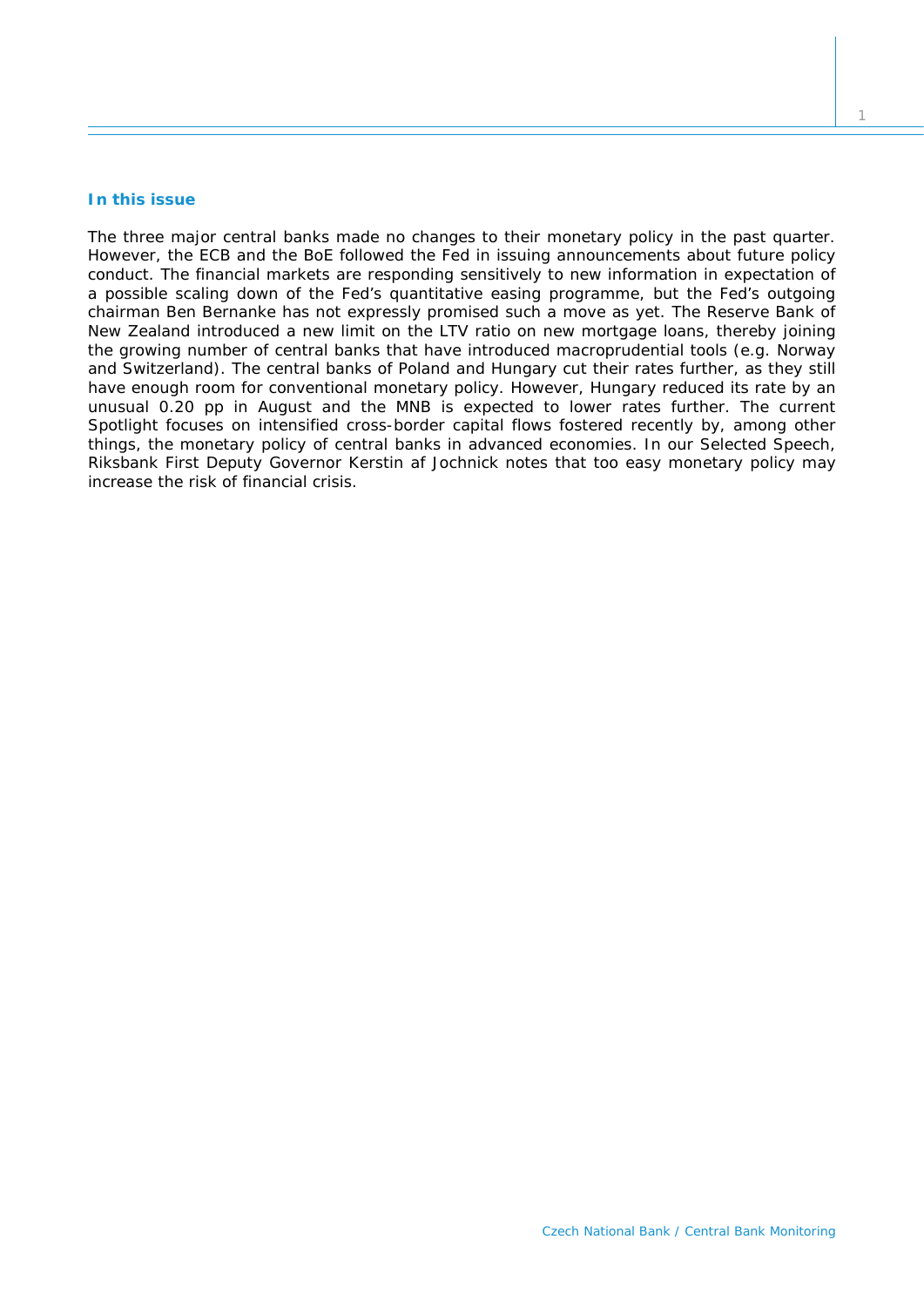# **1. LATEST MONETARY POLICY DEVELOPMENTS AT SELECTED CENTRAL BANKS**

|  |  |  | Key central banks of the Euro-Atlantic area |
|--|--|--|---------------------------------------------|
|--|--|--|---------------------------------------------|

|                                                                                                                                                                                                                                         | Euro area (ECB)                              | <b>USA (Fed)</b>                            | <b>United Kingdom (BoE)</b>                                 |  |  |
|-----------------------------------------------------------------------------------------------------------------------------------------------------------------------------------------------------------------------------------------|----------------------------------------------|---------------------------------------------|-------------------------------------------------------------|--|--|
| <b>Inflation target</b>                                                                                                                                                                                                                 | $< 2\%$ <sup>1</sup>                         | $< 2\%^{2}$                                 | 2%                                                          |  |  |
| <b>MP</b> meetings<br>(rate changes)                                                                                                                                                                                                    | 4 Jul (0.00)<br>1 Aug (0.00)<br>5 Sep (0.00) | 18-19 Jun (0.00)<br>30-31 Jul (0.00)        | $3-4$ Jul $(0.00)$<br>31 Jul-1 Aug (0.00)<br>4-5 Sep (0.00) |  |  |
| <b>Current basic rate</b>                                                                                                                                                                                                               | 0.50%                                        | $0 - 0.25%$                                 | 0.50%                                                       |  |  |
| <b>Latest inflation</b>                                                                                                                                                                                                                 | 1.3% (May 2013) <sup>3</sup>                 | 2.0% (Jul 2013)                             | 2.8% (Jul 2013)                                             |  |  |
| <b>Expected MP meetings</b>                                                                                                                                                                                                             | 2 Oct<br>7 Nov<br>5 Dec                      | 17-18 Sep<br>29-30 Oct                      | $9-10$ Oct<br>$6-7$ Nov<br>$4-5$ Dec                        |  |  |
| Other expected events                                                                                                                                                                                                                   | 5 Dec: publication of<br>forecast            | 16 Oct: publication of Beige<br><b>Book</b> | 13 Nov: publication of<br><b>Inflation Report</b>           |  |  |
| Expected rate movements <sup>4</sup>                                                                                                                                                                                                    | $\rightarrow$                                | $\rightarrow$                               |                                                             |  |  |
| ECB definition of price stability; <sup>2</sup> January 2012 definition of inflation target; <sup>3</sup> flash estimate; <sup>4</sup> direction of<br>expected change in rates in coming quarter taken from Consensus Forecast survey. |                                              |                                             |                                                             |  |  |
| Key interest rates                                                                                                                                                                                                                      |                                              | <b>Inflation</b>                            |                                                             |  |  |
| 2.0                                                                                                                                                                                                                                     |                                              | 4                                           |                                                             |  |  |
| 1.5                                                                                                                                                                                                                                     |                                              | 3                                           |                                                             |  |  |
| 1.0                                                                                                                                                                                                                                     |                                              | 2                                           |                                                             |  |  |
| 0.5                                                                                                                                                                                                                                     |                                              | 1                                           |                                                             |  |  |
| 0.0                                                                                                                                                                                                                                     |                                              | $\Omega$                                    |                                                             |  |  |
| 8/12<br>10/12<br>8/13<br>12/12<br>2/13<br>4/13<br>6/13<br>7/12<br>9/12<br>11/12<br>3/13<br>5/13<br>7/13<br>1/13<br><b>USA</b><br><b>USA</b><br>UK<br><b>UK</b><br>euro area<br>euro area                                                |                                              |                                             |                                                             |  |  |

The **ECB** left its key rate unchanged at 0.50%, although the monetary policy meeting discussed a rate cut. Moreover, ECB President Mario Draghi stated in July (and confirmed in the following months) that key interest rates would remain at present or lower levels for an extended period of time. Following six quarters of decline, real GDP rose by 0.3% quarter on quarter in Q2, with leading indicators suggesting a gradual economic recovery. The ECB's current forecast expects GDP to decline by 0.4% in 2013 and to increase by 1.0% in 2014. Inflation is forecasted at 1.5% in 2013 and 1.3% in 2014. Medium-term inflation expectations remain firmly anchored.

The **Fed** left its key interest rate unchanged and confirmed its commitment to keep rates at the current level at least as long as the unemployment rate remains above 6.5%, the inflation outlook remains no more than 0.5 pp above the longer-run goal, and longer-term inflation expectations continue to be well anchored. The Fed is continuing to purchase mortgage-backed securities (MBS) at a pace of USD 40 billion per month and long-term government bonds at a pace of USD 45 billion per month. Financial market participants are speculating about a scaling down of QE3 after the Fed admitted this possibility, although it has not confirmed such a move as yet. Labour market conditions have improved, but the unemployment rate remains elevated at 7.4%.

The **BoE** left its key interest rate unchanged at 0.50% and its asset purchase programme at GBP 375 billion. It also decided to reinvest GBP 1.9 billion in income on bonds maturing in September (see [here](http://www.bankofengland.co.uk/markets/Documents/marketnotice130905.pdf) for details). In August, the BoE published an announcement about the future conduct of monetary policy: the BoE's rate will not be raised while the unemployment rate remains above 7% (see *News* for details). A gradual economic recovery is apparent in the UK. The estimate for GDP growth in Q2 is 0.6%. Inflation is still above the BoE's 2% target.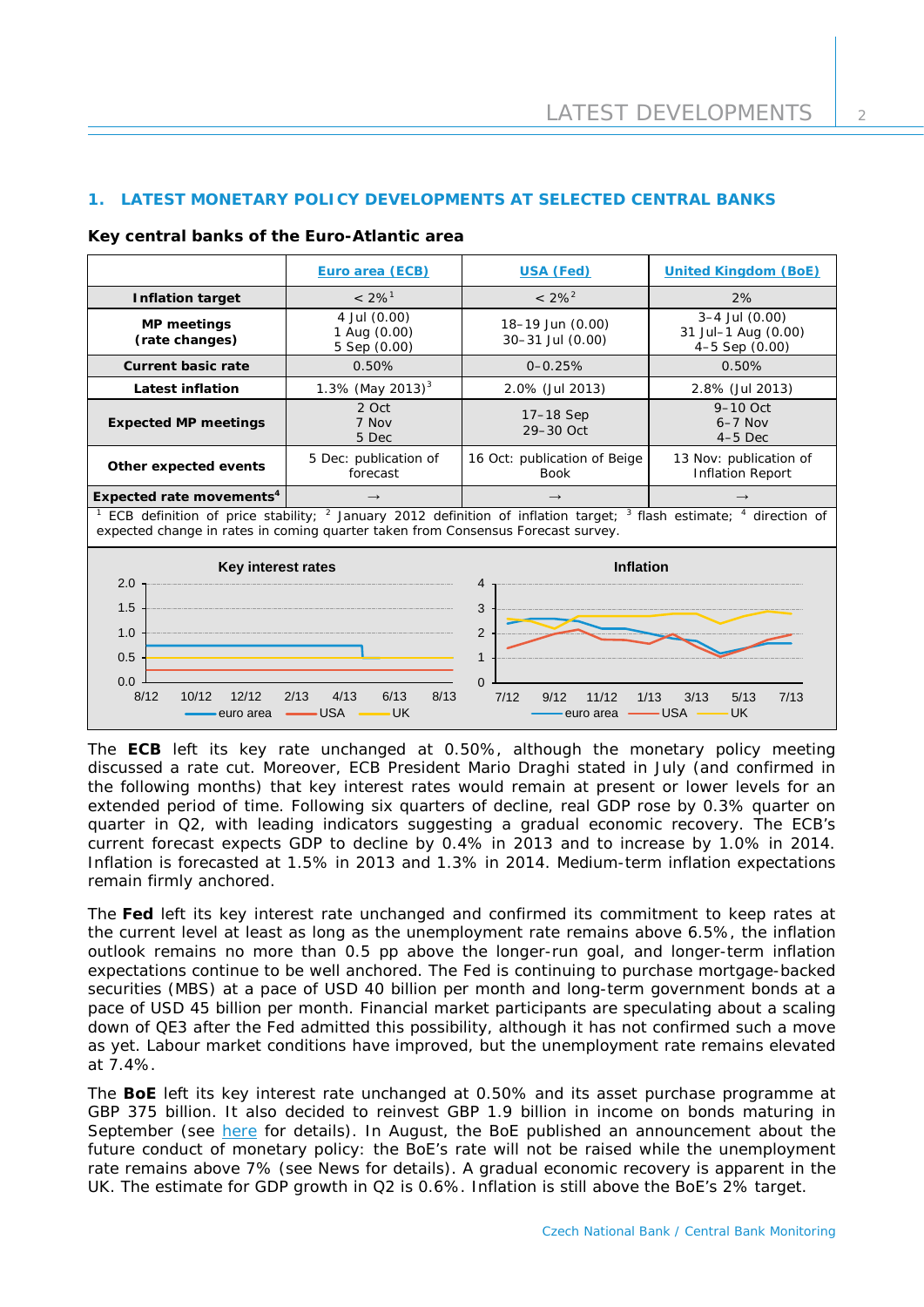|                                                                                                                                                                                | <b>Sweden (Riksbank)</b>                         | <b>Hungary (MNB)</b>                                    | Poland (NBP)                                       |  |  |
|--------------------------------------------------------------------------------------------------------------------------------------------------------------------------------|--------------------------------------------------|---------------------------------------------------------|----------------------------------------------------|--|--|
| <b>Inflation target</b>                                                                                                                                                        | 2%                                               | 3%                                                      | 2.5%                                               |  |  |
| <b>MP</b> meetings<br>(rate changes)                                                                                                                                           | 2 Jul (0.00)<br>4 Sep (0.00)                     | 25 Jun (-0.25)<br>23 Jul (-0.25)<br>27 Aug (-0.20)      | 2-3 Jul (-0.25)<br>20 Aug (0.00)<br>3-4 Sep (0.00) |  |  |
| <b>Current basic rate</b>                                                                                                                                                      | 1.00%                                            | 3.80%                                                   | 2.50%                                              |  |  |
| <b>Latest inflation</b>                                                                                                                                                        | 0.1% (Jul 2013)                                  | 1.8% (Jul 2013)                                         | 1.1% (Jul 2013)                                    |  |  |
| <b>Expected MP meetings</b>                                                                                                                                                    | 23 Oct<br>16 Dec                                 | 24 Sep<br>29 Oct<br>$26$ Nov                            | $1-2$ Oct<br>$5-6$ Nov<br>$3-4$ Dec                |  |  |
| Other expected events                                                                                                                                                          | 24 Oct: publication of<br>Monetary Policy Report | 27 Sep: publication of<br>Quarterly Report on Inflation | mid-Nov: publication of<br><b>Inflation Report</b> |  |  |
| Expected rate movements <sup>1</sup>                                                                                                                                           | $\rightarrow$                                    |                                                         | $\rightarrow$                                      |  |  |
| <sup>1</sup> Direction of expected change in rates in coming quarter taken from Consensus Forecast survey.                                                                     |                                                  |                                                         |                                                    |  |  |
| <b>Key interest rates</b><br>$\frac{8}{7}$<br>6<br>5<br>4<br>3<br>$\overline{2}$<br>$\mathbf{1}$<br>$\Omega$                                                                   |                                                  | Inflation<br>6<br>5<br>0                                |                                                    |  |  |
| 8/12<br>8/13<br>7/12<br>10/12<br>12/12<br>2/13<br>4/13<br>6/13<br>11/12<br>1/13<br>3/13<br>5/13<br>7/13<br>9/12<br><b>SWE</b><br><b>HUN</b><br>POL<br>HUN<br>POL<br><b>SWE</b> |                                                  |                                                         |                                                    |  |  |

# **Selected central banks of inflation-targeting EU countries**

The **Riksbank** left its key interest rate unchanged at 1% and does not expect to raise it until the end of 2014. Inflation is very low and the Riksbank expects it to increase only very slowly, reaching the 2% target in 2015. The Riksbank did not lower rates further in light of risks related to high household debt. The Swedish economy is showing signs of a gradual recovery. Low interest rates and rising employment have fostered growth in income, creating conditions for further steady growth in consumption. As the global economy improves, the Riksbank expects Swedish exports to rise and GDP growth to strengthen in late 2013.

The **MNB** lowered its monetary policy rate three times again in the last quarter: twice by 0.25 pp and then by 0.20 pp, i.e. by a total of 0.7 pp to the current level of 3.80%. The MNB cut the rate by an unusual 0.20 pp in light of the significant previous reduction in interest rates and taking into account developments in perceptions of the risks associated with the Hungarian economy. The current inflation rate stands at 1.8% and remains at historical lows. The Hungarian economy has recovered from recession this year, but economic activity remains weak overall and domestic demand is recovering only very slowly.

The **NBP** lowered its monetary policy rate by 0.25 pp to 2.50% at the start of July, but left it unchanged at the following two meetings. Quarter-on-quarter GDP growth picked up slightly in Q2, from 0.2% to 0.4% (economic activity increased by 0.8% year on year), but the economy remains well below its potential. Net exports were the main contributor to GDP growth. Private consumption increased slightly, while the decrease in investment was larger than in the previous quarter. Data on industrial production, construction output and retail sales in July point to a gradual improvement in business conditions. Consumers' inflation expectations dropped to a record low – the respondents expect inflation of 0.2% over the next 12 months.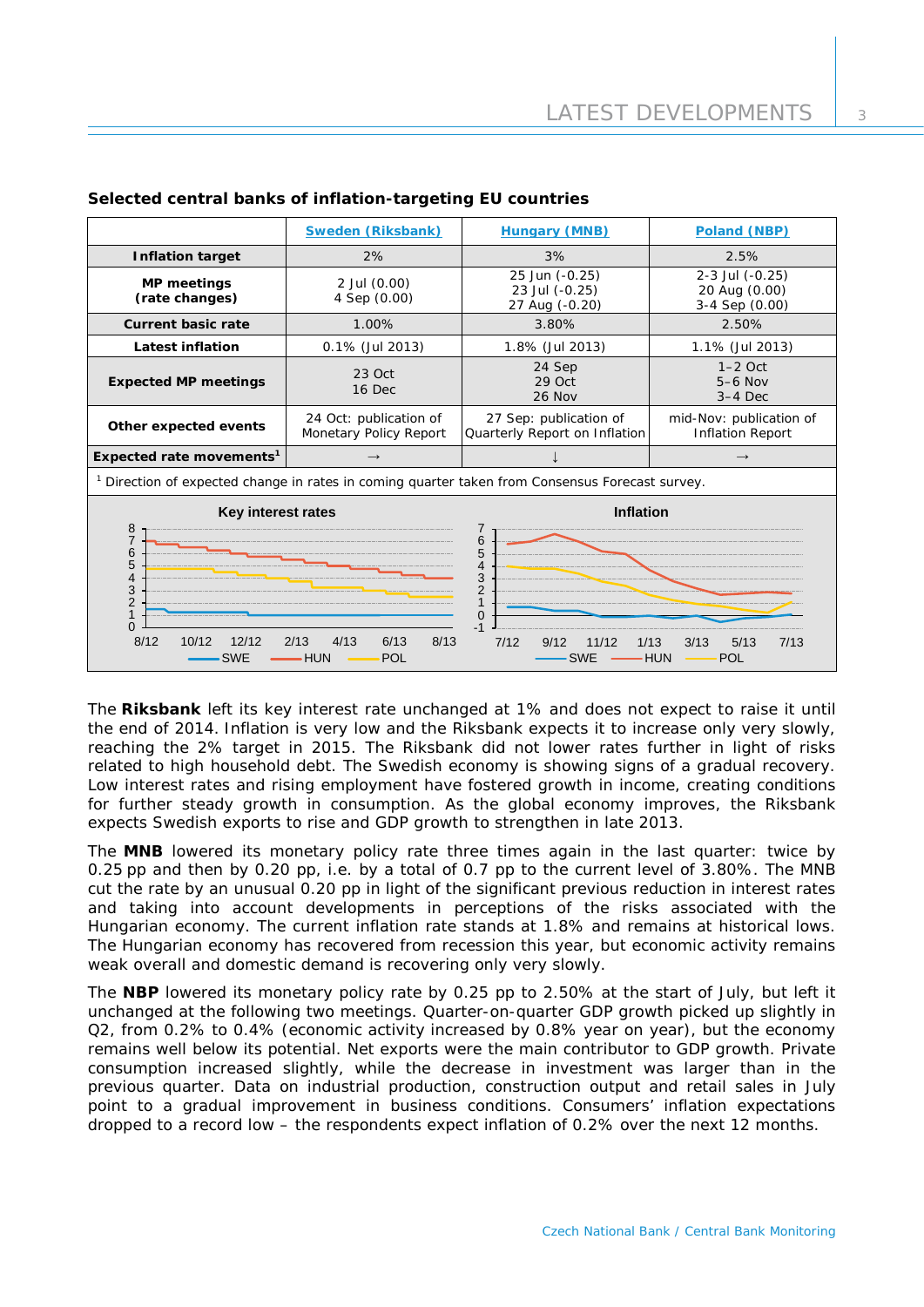|                                                                                                                                                                                                                  | <b>Norway (NB)</b>                               | <b>Switzerland (SNB)</b>                         | <b>New Zealand (RBNZ)</b>                        |  |  |
|------------------------------------------------------------------------------------------------------------------------------------------------------------------------------------------------------------------|--------------------------------------------------|--------------------------------------------------|--------------------------------------------------|--|--|
| <b>Inflation target</b><br>2.5%                                                                                                                                                                                  |                                                  | $< 2\%$                                          | 2%                                               |  |  |
| <b>MP</b> meetings<br>20 Jun (0.00)<br>(rate changes)                                                                                                                                                            |                                                  | 20 Jun (0.00)                                    | 13 Jun (0.00)<br>25 Jul (0.00)                   |  |  |
| <b>Current basic rate</b>                                                                                                                                                                                        | 1.50%                                            |                                                  | 2.50%                                            |  |  |
| <b>Latest inflation</b><br>3.0% (Jul 2013)                                                                                                                                                                       |                                                  | 0.0% (Jul 2013)                                  | 0.7% (2013 Q2)                                   |  |  |
| <b>Expected MP meetings</b>                                                                                                                                                                                      | 19 Sep                                           | 19 Sep                                           | 12 Sep<br>31 Oct                                 |  |  |
| Other expected events                                                                                                                                                                                            | 19 Sep: publication of<br>Monetary Policy Report | 26 Sep: publication of<br>Monetary Policy Report | 12 Sep: publication of<br>Monetary Policy Report |  |  |
| Expected rate movements <sup>2</sup>                                                                                                                                                                             | $\rightarrow$                                    | $\rightarrow$                                    | $\rightarrow$                                    |  |  |
| Chart displays centre of band; <sup>2</sup> direction of expected change in rates in coming quarter taken from Consensus<br>Forecast survey or, in the case of New Zealand, from RBNZ survey.                    |                                                  |                                                  |                                                  |  |  |
| Key interest rates<br>3                                                                                                                                                                                          |                                                  | <b>Inflation</b><br>3                            |                                                  |  |  |
| 2<br>2<br>$\mathbf{1}$<br>1<br>$\Omega$                                                                                                                                                                          |                                                  |                                                  |                                                  |  |  |
| $\Omega$<br>$-1$<br>8/12<br>10/12<br>12/12<br>2/13<br>4/13<br>6/13<br>8/13<br>7/12<br>11/12<br>5/13<br>7/13<br>9/12<br>1/13<br>3/13<br><b>CHE</b><br><b>NZL</b><br>CHE<br><b>NOR</b><br><b>NOR</b><br><b>NZL</b> |                                                  |                                                  |                                                  |  |  |

## **Other selected inflation-targeting countries**

**Norges Bank (NB)** left its key interest rate unchanged at 1.50%. Monetary policy remains loose because domestic inflation is low and because interest rates abroad are very low. Capacity utilisation in the Norwegian economy has returned to normal. Wage growth has slowed. The policy rate is low, but the spread between it and client rates of households and corporations is elevated. The Norwegian economy is growing at a slightly lower rate than expected by the Norges Bank. A countercyclical capital buffer is expected to be introduced at the meeting on 19 September (more information [here\)](http://www.norges-bank.no/en/about/published/press-releases/2013/capital-buffer/).

The **SNB** is still maintaining rates in the lower part of the 0–0.25% target range and its commitment to enforce a minimum exchange rate of CHF 1.20/EUR is also unchanged. Although real GDP rose significantly in 2013 Q1, the SNB expects growth to weaken in Q2. However, the outlook for GDP growth is unchanged at 1.0–1.5% for 2013 as a whole. According to the SNB forecast, inflation will increase only very gradually in the years ahead. The inflation rate will reach -0.3% in 2013, 0.2% in 2014 and 0.7% in 2015.

The **RBNZ** left its key interest rate at 2.50% and does not expect it to change until the end of 2013. Inflation remains below the lower boundary of the central bank's target range and is likely to remain below the target in the remainder of the year. Growth in the New Zealand economy is picking up and is becoming more widespread across sectors. Rapid house price inflation persists due to reconstruction and investment activity in Canterbury, to which the RBNZ has responded with macroprudential tools, specifically limits on new mortgages with LTV ratios of over 80% (more information [here](http://www.rbnz.govt.nz/news/2013/5396734.html) and [here\)](http://www.rbnz.govt.nz/news/2013/5406716.html). This measure is designed to curb mortgage lending, thereby preventing excessive house price inflation. The RBNZ believes this will reduce the risk of a future substantial downward correction in house prices, which would damage the financial sector and the broader economy. The RBNZ expects to keep the key interest rate unchanged through the end of the year.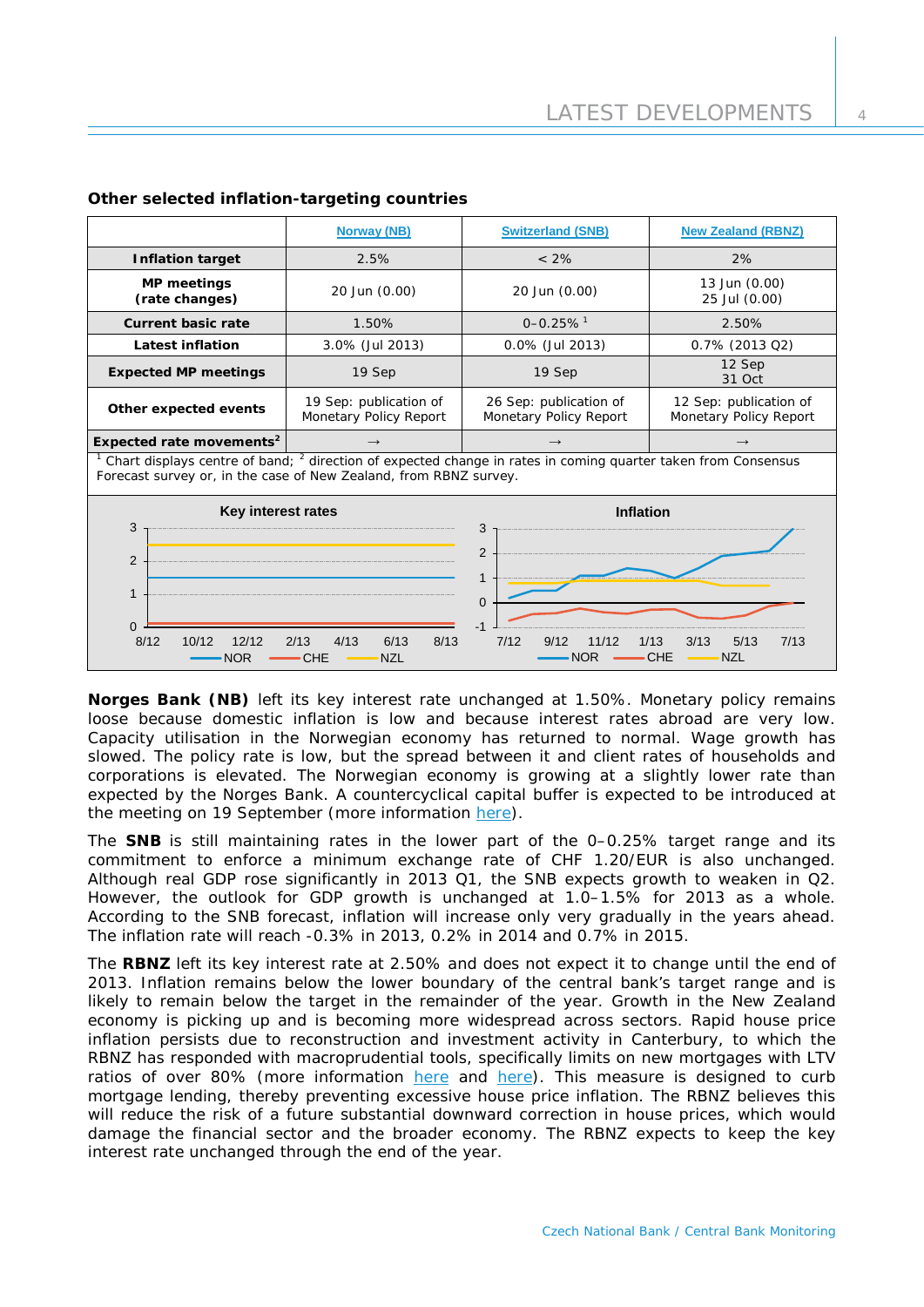## **2. NEWS**

# **[BoE provides explicit](http://www.bankofengland.co.uk/publications/Pages/news/2013/096.aspx) guidance about its future conduct of monetary policy**

The Bank of England's Monetary Policy Committee (MPC), headed by Governor Mark Carney, published an announcement that it intends to maintain the highly stimulative stance of monetary policy at least until the unemployment rate has fallen to a threshold of 7%. The unemployment rate reached 7.8% in the second quarter. However, the BoE's commitment is subject to three conditions: (1) inflation expected by the MPC 18–24 months ahead must not exceed 2.5%, (2) medium-term inflation expectations need to remain sufficiently well anchored, and (3) the Financial Policy Committee (FPC) must not judge that the stance of monetary policy poses a significant threat to financial stability that cannot be contained by other measures.

#### **[Croatia's central bank becomes 28th member of ESCB](http://www.ecb.europa.eu/press/pr/date/2013/html/pr130701.en.html)**

Croatia joined the European Union on 1 July. The country had applied for EU membership back in 2003, the accession treaty had been signed in 2011, and in a referendum held in January 2012, 66% of Croatian voters had supported Croatia's accession to the EU. On Croatia's entry into the EU, its central bank (Hrvatska narodna banka, HRN) became a member of the European System of Central Banks (ESCB) and its governor a member of the General Council. At the same time, Croatia committed itself to introducing the euro in the future and will do so once it has fulfilled the relevant requirements. Due to the EU enlargement the [ECB's capital](http://www.ecb.europa.eu/press/pr/date/2013/html/pr130701_1.en.html)  [subscription key](http://www.ecb.europa.eu/press/pr/date/2013/html/pr130701_1.en.html) has been adjusted.

#### **SNB opens branch in Singapore**

The Swiss National Bank opened a branch in Singapore in July to ensure more efficient management of its assets in the Asia-Pacific region. Owing to the SNB's exchange rate policy, its foreign exchange reserves have increased substantially and the SNB is aiming to diversify its investments. The SNB has expanded its basket of reserve currencies to include Asian-Pacific region currencies. Besides the japanese yen, Australian and Singapore dollars and South Korean won have been added.

# **Adjustments to [ECB's collateral eligibility rules allow for new treatment of ABS](http://www.ecb.europa.eu/press/pr/date/2013/html/pr130718.en.html)**

Under its regular reviews the ECB adjusted its collateral eligibility rules for monetary policy operations. The adjustments apply, among other things, to asset-backed securities (ABS) – the rating requirements were loosened and the applicable haircuts were reduced. The ECB is also considering the possible acceptance of ABS linked to small and medium-sized enterprises.

#### **BoE and PBC [sign swap agreement](http://www.bankofengland.co.uk/publications/Pages/news/2013/082.aspx)**

The Bank of England and the People's Bank of China signed an agreement to establish a threeyear sterling/renminbi currency swap line. The maximum value of the swap is RMB 200 billion, or GBP 20 billion.

## **IMF publishes [External Sector Report](http://www.imf.org/external/np/pp/eng/2013/062013.pdf)**

The International Monetary Fund published its second Pilot External Sector Report. The document assesses developments in 2012 and focuses mainly on current account imbalances, capital flows, reserve accumulation and trade protectionism. As the IMF concludes, external sector imbalances narrowed in 2012, but capital flows have been volatile and pose risks and difficult policy challenges to recipient economies. The issue of capital flows is examined further in *Spotlight*.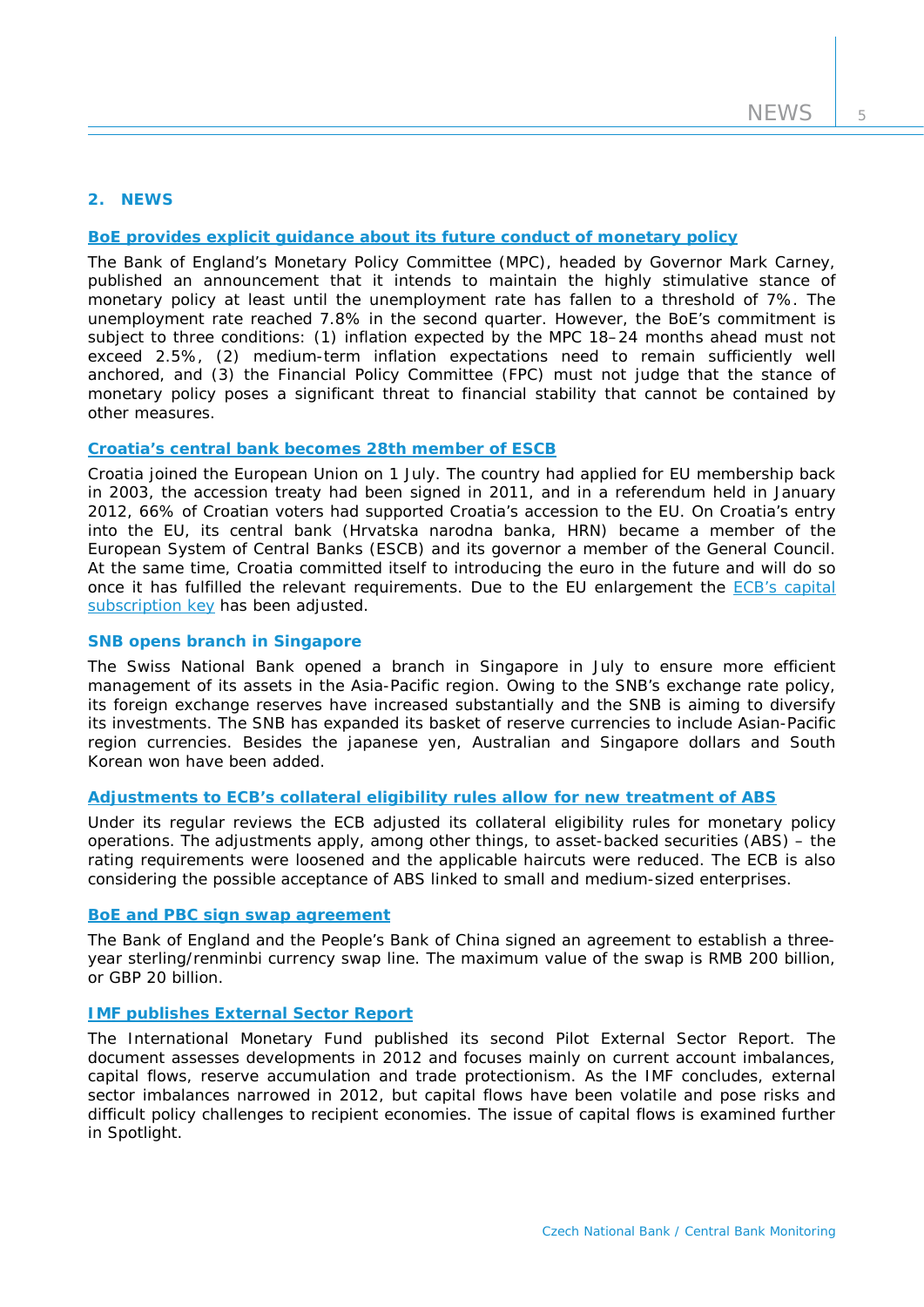# **[Economic policy symposium in](http://www.kansascityfed.org/publications/research/escp/escp-2013.cfm) Jackson Hole**

The annual economic policy symposium took place in Jackson Hole, Wyoming, in August. As this year's title - Global Dimensions of Unconventional Monetary Policy - suggests, the main topic was the impacts of unconventional measures on the global economy. Exit strategies were discussed.

## **BoI currently without governor**

After the departure of Stanley Fischer from the Bank of Israel at the end of June, the position of BoI governor remains vacant. Even though the ex-governor handed in his notice at the beginning of this year, a successor has still not been appointed. The central bank is thus being run by Deputy Governor Karnit Flug for the time being.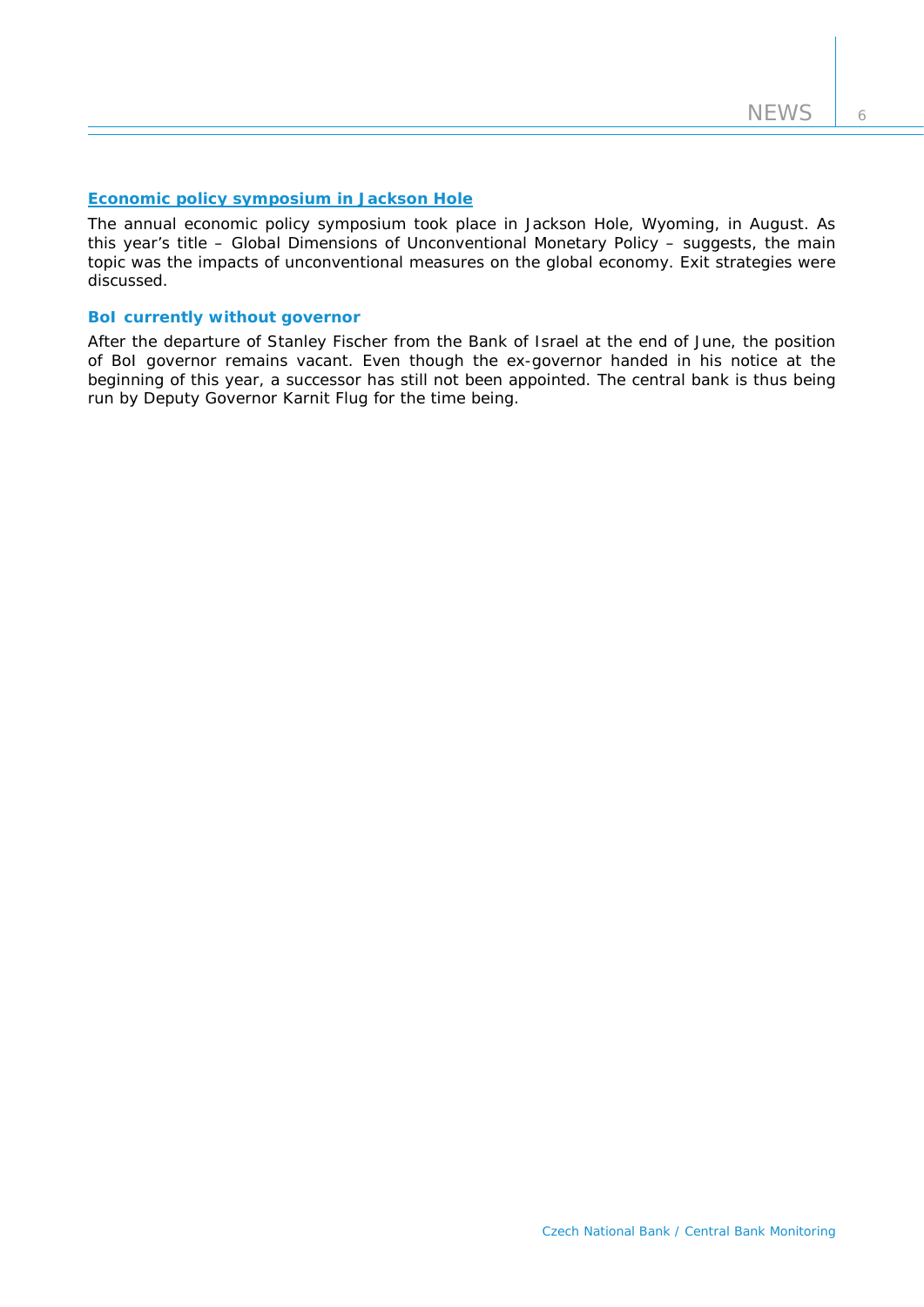## **3. SPOTLIGHT: UNDESIRABLE CAPITAL FLOWS**

*Until very recently the easy monetary conditions in advanced countries were intensifying the financial flows on global markets. Capital inflows can be welcome because of their manifold benefits, especially in emerging economies. On the other hand, they can have destabilising effects, create risks to financial stability and introduce dilemmas into local economic policies. The possibility of a sudden reversal in "investor sentiment" and a fast massive outflow is an unpleasant risk. A massive inflow of investment into emerging economies has prevailed in recent years despite a temporary reversal of capital flows immediately after the fall of Lehman Brothers. Countries have tried to confront the negative impacts of these capital inflows with various measures. The frequently used tools have included foreign exchange interventions and tailor-made measures to limit capital flows. Speculation about the exit from the quantitative easing programme in the USA is currently leading to a rapid withdrawal of investments from emerging markets, pointing at further possible problems associated with the discontinuation of unconventional monetary policy tools in the future.*

The very easy monetary conditions in advanced countries – as typified by a long period of very low interest rates and a wide range of unconventional tools – are leading to excess liquidity in the financial system. Investors are seeking opportunities to earn higher yields, and not only in their home economies. Part of the liquidity that has poured into advanced economies is thus spilling over to foreign markets. However, the resulting intensification of capital flows may have far-reaching consequences for the economies and economic policies of the recipient countries. Investors are being attracted mainly to emerging economies (Latin American countries, Asian emerging economies and Eastern European countries), which have long been growing much faster than advanced countries and whose higher interest rates are providing bigger yields. Changes in the regulation of financial institutions and markets may foster further capital movements. The effect is being amplified by carry trades.

Inflows of foreign capital are a generally desirable resource for emerging economies. They reduce the cost of capital (both private and public), supporting investment and consumption and thereby fostering growth. Moreover, they can help develop financial markets and be accompanied by transfers of technology and managerial skills (especially in the case of foreign direct investment). However, too much capital flowing into an economy puts appreciation pressure on the local currency, making domestic exporters less competitive on global markets. Squeezed long-term bond yields can make monetary policy less effective. What is more, a fall in government borrowing costs can cause fiscal discipline to worsen. If capital inflows are volatile and short-term, they can have an impact on macro-financial stability. They can push up asset prices, foster excessive credit growth, distort financial markets and motivate financial institutions to take on too much high risk. A sudden halt in the capital inflow – or even a massive capital outflow – can have particularly unfortunate consequences by causing a sharp depreciation of the domestic currency, a liquidity shortage or a slump in asset prices. In the event of a sustained lack of confidence, the problems can even snowball into a deep economic crisis. Countries with less developed financial markets tend to be hardest hit by the serious consequences of excessive capital flows, as they are not always able to absorb massive amounts of liquidity flexibly. However, as recent experience has shown, advanced economies can also face major impacts (e.g. Switzerland, Iceland and Japan).

The massive pre-crisis inflow of capital into emerging economies halted temporarily after the fall of Lehman Brothers, when large amounts of capital had flowed out of these countries. Financial flows have been building up again since mid-2009, but in contrast to previous waves they have been dominated by portfolio investment, which is less stable and has been getting increasingly volatile in recent years. However, the financial markets are being rocked by speculation about the exit from the quantitative easing programme in the USA and the risk of a massive outflow is again rearing its head. On top of that, the introduction of measures to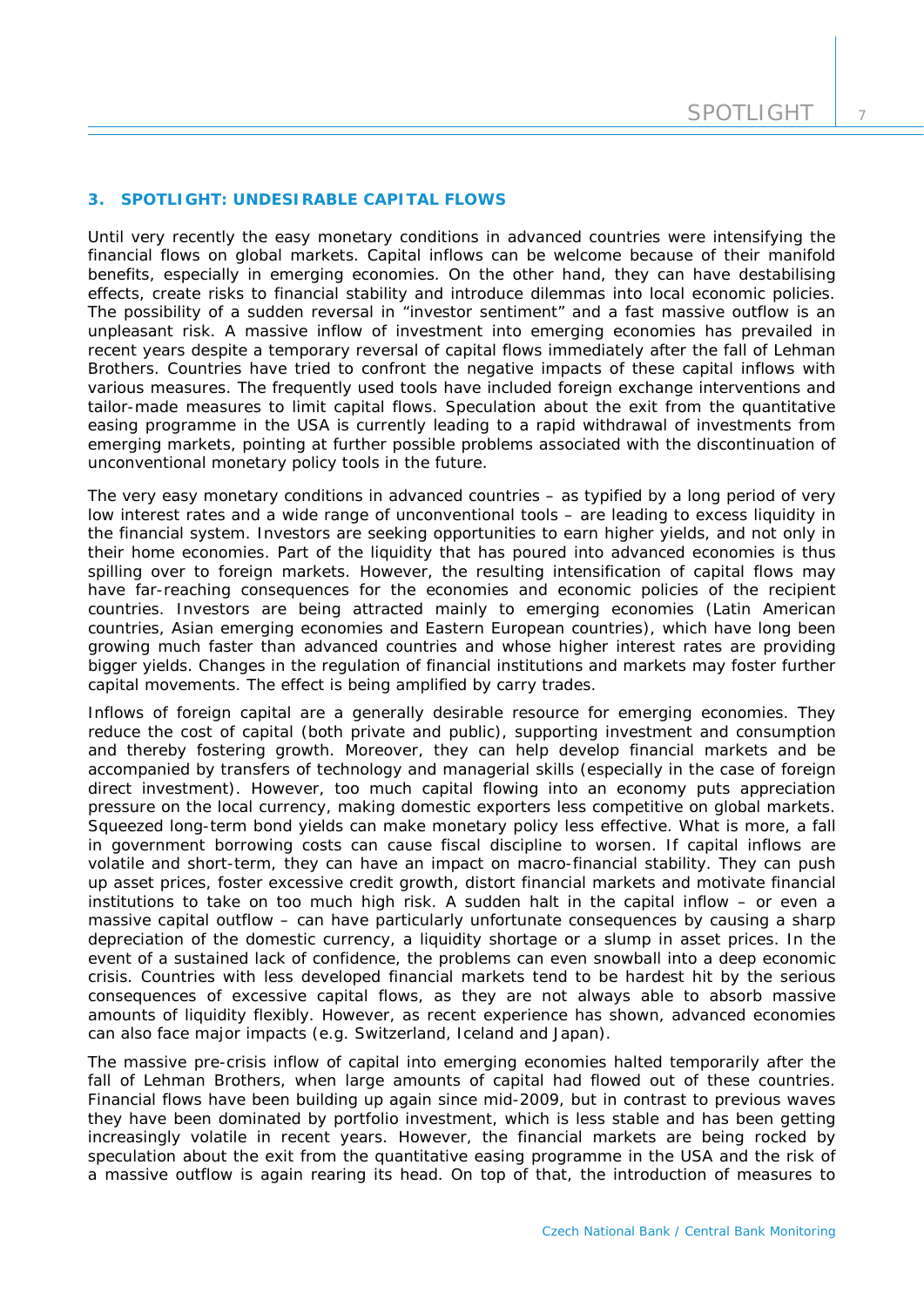regulate short-term capital movements, which tend to increase investors' fears about the future repatriation of their funds, has paradoxically contributed to the recent withdrawal of investors from many economies.

The optimum economic policy response to excessive capital flows is not clear and often conflicts with a country's main economic objectives. Where an economy is facing extremely large capital inflows, monetary policy can help by lowering interest rates, but this is only possible if the economy is not overheating and there is no risk of inflationary pressures or asset market bubbles. Excessive appreciation of the domestic currency can cause a dilemma for the central bank. A significantly overvalued currency can pose a risk to the real economy, but efforts to curb the appreciation using foreign exchange interventions can undermine the credibility of monetary policy in inflation-targeting countries. Foreign exchange interventions can be associated with high sterilisation costs, and the subsequent exchange rate movement can cause large losses. Economic policy can face further dilemmas in the event of an excessively fast outflow of capital from the country.

The main monetary policy objective is thus often temporarily abandoned in light of the above risks to financial stability stemming from capital inflows. In some countries (e.g. Indonesia and Turkey), interest rates have been set at lower levels than implied by the inflation risks. (Sterilised) foreign exchange interventions have been used frequently (especially in Brazil, Indonesia, Peru and Thailand). Increasing use has been made of regulatory and macroprudential tools, such as special capital requirements for banks holding foreign assets (Peru), taxes on capital inflows (Brazil), a tax on non-residents' interest income (Thailand), a minimum period for holding selected domestic securities (Indonesia), caps on banks' foreign currency positions (South Korea), higher reserve requirements (Brazil and Peru) and tools to prevent capital outflows (South Africa and Ukraine). Fiscal policy measures have been the exception rather than the rule, although fiscal restrictions have been used to dampen capitalinduced stimuli in Peru and South Africa.

The largest Latin American economy – *Brazil* – has been one of the main recipients of capital. High domestic interest rates are a key factor attracting foreign investors to the country – over the last five years the central bank's monetary policy rate (*selic*) has been fluctuating between 7.25% and 13.75% amid relatively fast economic growth. The pre-crisis inflow was interrupted by a significant reversal in capital flows at the end of 2008, accompanied by a fall in the value of the real against the dollar of more than 50%. Foreign investors' interest subsequently began to rise quickly again, especially in the case of portfolio investment, and the renewed inflow soon exceeded the previous high levels. Monetary policy, operating under an inflation-targeting regime, thus faced a dilemma where the rise in inflation risks implied a further rise in rates but this step would at the same time motivate further capital inflows. Brazil thus phased in other measures. The central bank increased the reserve requirement and introduced a requirement for special reserves for foreign currency holdings, increased the capital requirements for most consumer credit, intervened in foreign exchange markets and imposed a special tax on capital inflows, which was gradually increased to 6%. In recent years, Brazil has succeeded in largely replacing the inflow of short-term portfolio investment with longer-term and direct investment.

High domestic rates have also lured capital to *Indonesia*, mainly into government bonds and central bank securities (SBIs). While investment in government bonds is long-term and relatively stable, the highly volatile portfolio flows into SBIs are causing large swings in the exchange rate of the Indonesian rupee, which the central bank is trying to counter with foreign exchange interventions. However, to sterilise them it has been using SBIs, whose high yields (over 8%) have again been attracting foreign investors. In response, the central bank has introduced an obligatory minimum period for SBI holdings and has extended the maturity of new SBIs. It has also capped banks' short-term foreign borrowings and put in place a higher reserve requirement for their foreign currency holdings. More recently it has introduced a regulation under which Indonesian exporters may receive export income only through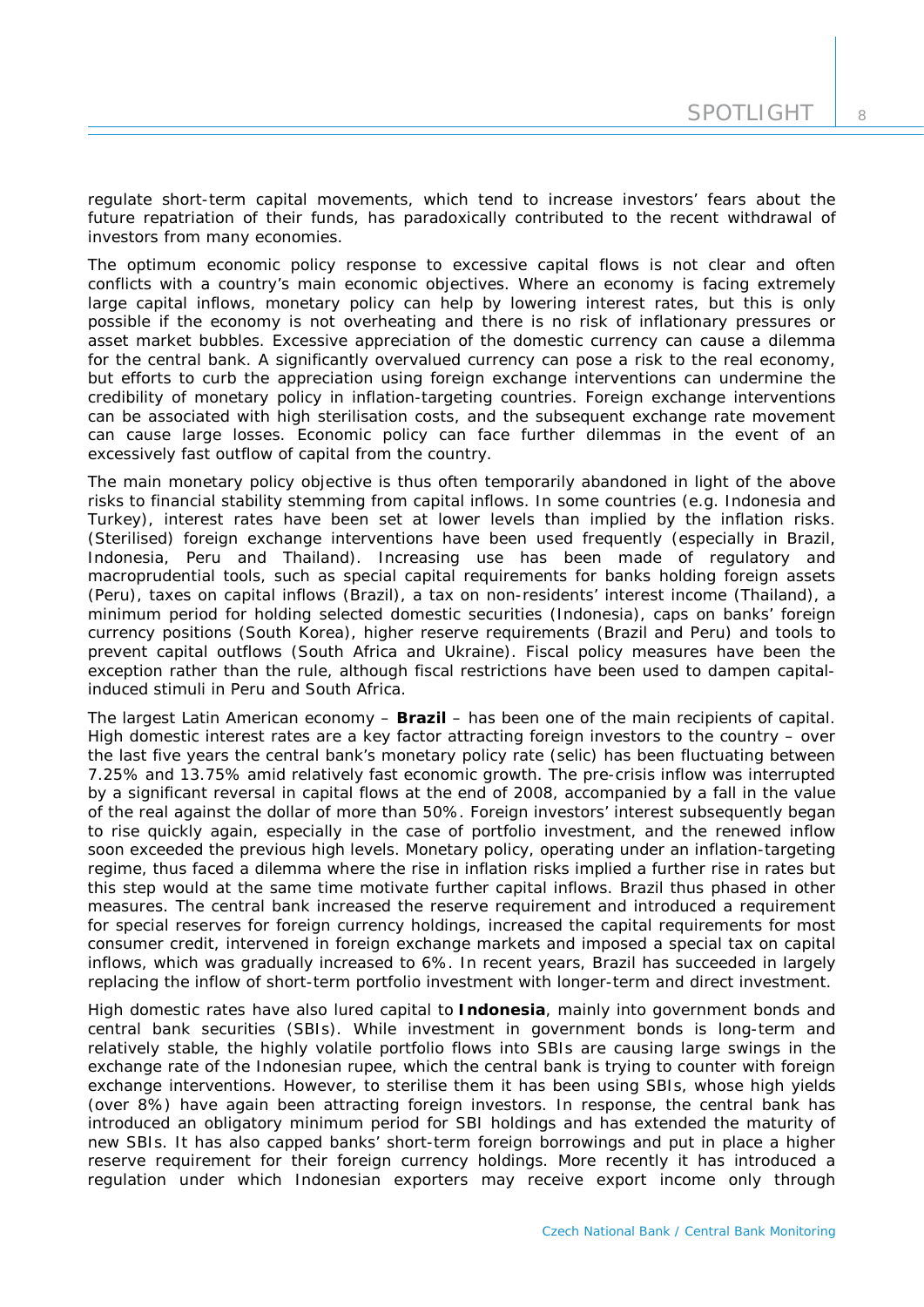domestic banks. The capital movements reversed at the end of 2011 and the central bank responded with foreign exchange interventions against the depreciation of the domestic currency and purchases of government bonds on secondary markets. Intensive outflows have been seen again this year, the depreciation pressure on the rupee has increased, and stock prices have been falling and bond yields rising. For this reason, the central bank has reduced the allowed period for holding SBIs and intervened against the depreciation of its currency. A recent hike of the key policy rate to 7% might also help to curb the adverse trends.

**South Africa** has been recovering more slowly from the impacts of the global crisis than most emerging economies. Despite this, it has been exposed to relatively high financial inflows. This may have been due partly to the fact that South Africa (like Indonesia) was included in the major global indices, whose composition many investors try to reflect in their portfolios. South African institutions have introduced a new strategy consisting of easier monetary policy – aimed at weakening the exchange rate of the rand to a more competitive level and reducing cost of capital – and tighter fiscal policy, with inflation pressures dampened by anti-wage growth tools. Moreover, the central bank has purchased the foreign currency pouring into the country on the foreign exchange market in order to stop the rand appreciating further. South Africa has applied tools to limit capital movements primarily on the outflow side and, unlike other countries, has eased rather than tightened its regulations in recent years. The various limits imposed on residents relating to investment abroad have gradually been reduced (the limit for investment by individuals has been raised to ZAR 4 million, or about USD 400,000, and the limits for institutional investors have been increased similarly). Other measures to limit the outflow of investment from the country have also been relaxed, the only exception being an extension of the list of regulated transfers to include intellectual property.

In the case of *South Korea*, bank lending rather than portfolio flows has been the main risk. Its banking sector, which is dependent on financing from abroad, accumulated huge shortterm external debts before the crisis, motivated by speculative contracts in expectation of appreciation of the won and by the interest rate differential. Following the global liquidity crisis in late 2006, local banks got into difficulties as they were unable to roll-over the maturing debt. Korean public institutions provided banks with foreign exchange liquidity from official reserves and also from a swap agreement with the Fed. The foreign exchange reserves dropped by USD 64 billion in just a few months and the stock market fell by 70%. Later, Korea introduced rules aimed at reducing banks' short-term foreign currency debt and increasing the quality of their foreign currency portfolio management. For example, it introduced rules to limit the maturity mismatch of foreign currency liabilities and brought in a 125% ceiling on forward contracts between banks and exporters. Banks' LTD ratio must drop to 100% over time. The caps on banks' foreign derivative positions were tightened and taxes were imposed on foreign currency liabilities other than deposits and on purchases of domestic stabilisation bonds by foreign investors.

The issue of excessive capital flows was discussed in the past at a meeting of the [G20.](http://www.g20.utoronto.ca/2011/2011-finance-capital-flows-111015-en.pdf) Representatives of these countries agreed that capital flow management measures may be useful in combating economic shocks, but should not be used to delay necessary adjustments in the economy or to gain a competitive advantage. Countries that can affect others through their policies, especially the reserve currency states, should also take these (cross-border) impacts into account in their decisions. The [International Monetary Fund](http://www.imf.org/external/pp/longres.aspx?id=4720) has also reversed its stance in this respect. It now admits the possibility of using various measures to limit financial flows, something which it had previously rejected strongly. The issue is being opened again by current developments on financial markets linked with the expected scaling down of the Fed's stimulus (the QE3 exit). The August symposium [in Jackson Hole](http://www.kansascityfed.org/publications/research/escp/escp-2013.cfm) discussed, among other things, exit strategies and large and volatile capital flows.